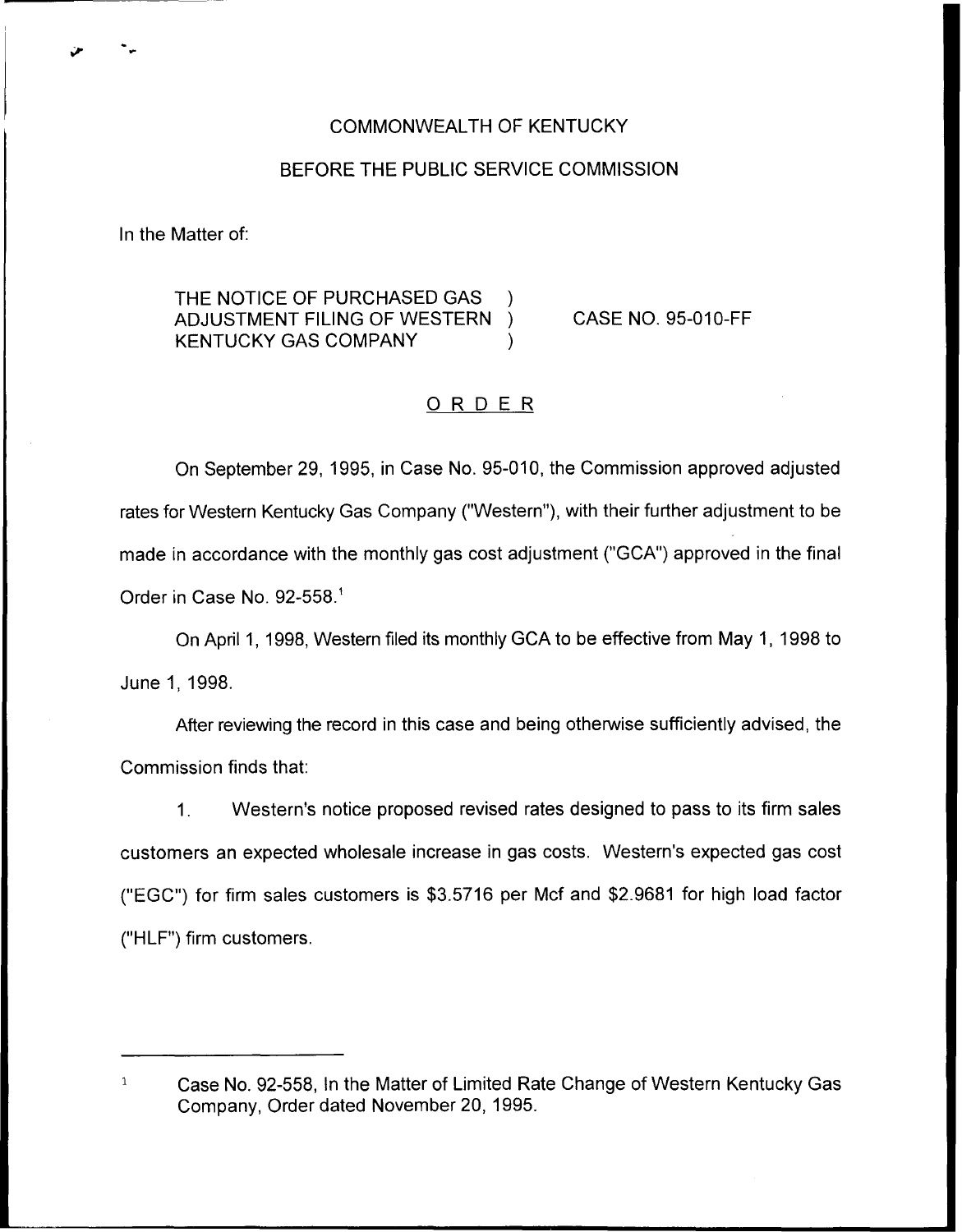Western also proposed to pass to its interruptible customers a wholesale increase in gas costs. Western's proposed EGC for interruptible sales customers is \$2.9681 per Mcf.

2. Western has no current supplier refunds to return to its customers. Total refund factors of 5.35 cents per Mcf for firm sales customers and 1.82 cents per Mcf for interruptible customers reflect adjustments from previous months.

Total refund adjustments for T-2 firm and T-2 interruptible transportation customers are 4.88 cents per Mcf and 1.35 cents per Mcf, respectively.

3. Western's notice set out the 6-month correction factor ("CF") of (11.47) cents per Mcf which will remain in effect until October 1, 1998. The CF is designed to return net over-collections of gas cost from the 6-month period ending December 31, 1997.

4. These adjustments produce gas cost adjustments of (\$.0297) per Mcf for firm sales customers, (\$.6332) per Mcf for HLF customers, and \$.1839 per Mcf for interruptible sales customers.

5. The rate adjustments in the Appendix to this Order are fair, just, and reasonable, in the public interest, and should be effective for final meter readings on and after May 1, 1998.

IT IS THEREFORE ORDERED that:

1. The rates in the Appendix to this Order are fair, just, and reasonable and are approved effective for final meter readings on and after April 1, 1998.

2. Within 3Q days of the date of this Order, Western shall file with the Commission its revised tariffs setting out the rates authorized in this Order.

 $-2-$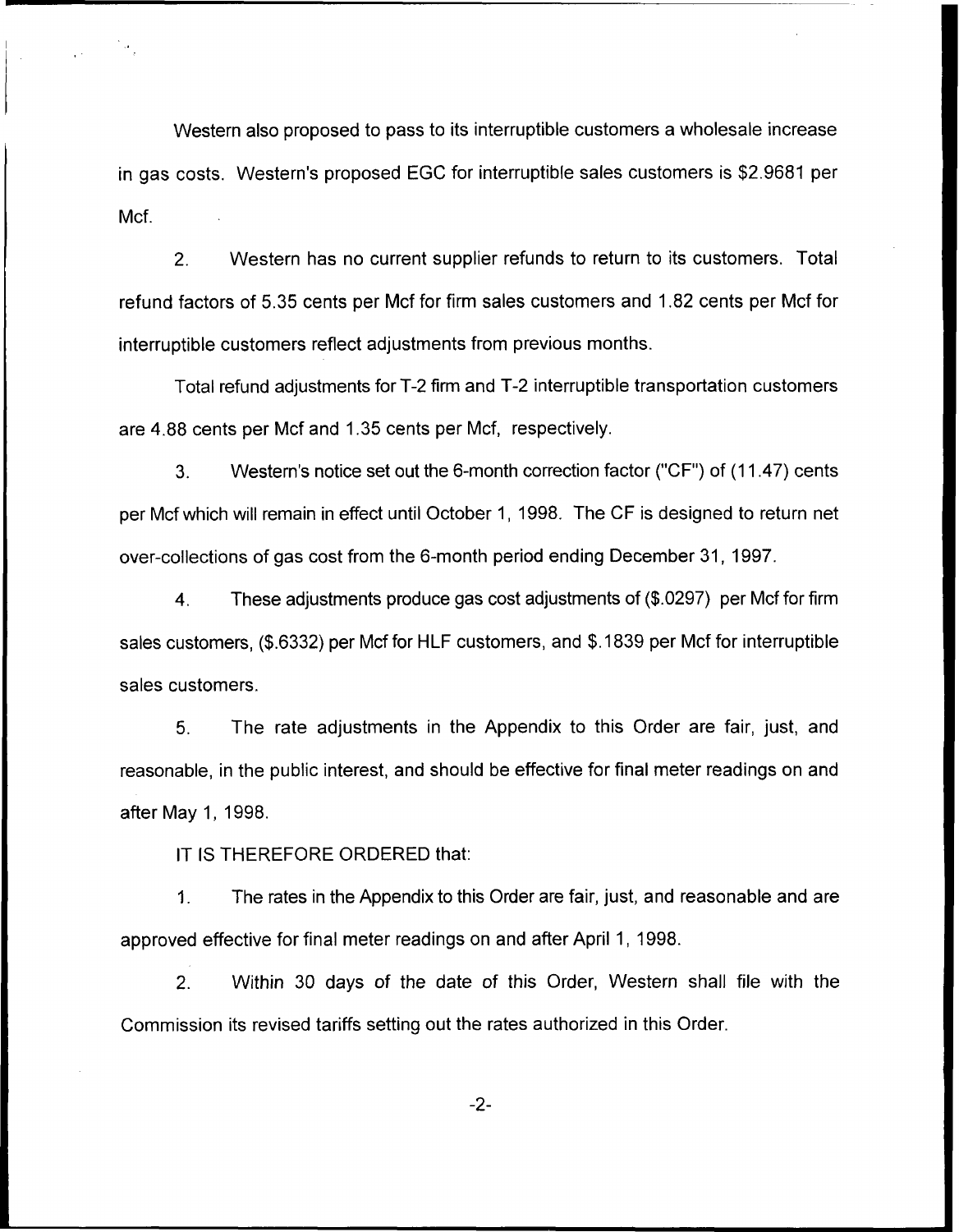Done at Frankfort, Kentucky, this 13th day of April, 1998.

# PUBLIC SERVICE COMMISSION

 $\overbrace{\text{Chairman}}$ 

Vice Chairman

.<br>Uus

Commissioner

 $\hat{A}$ TTEST:  $\epsilon$ 

**Executive Director** 

 $\mathbf{w}_i$ 

 $\mathcal{C}^{\mathcal{L}}$